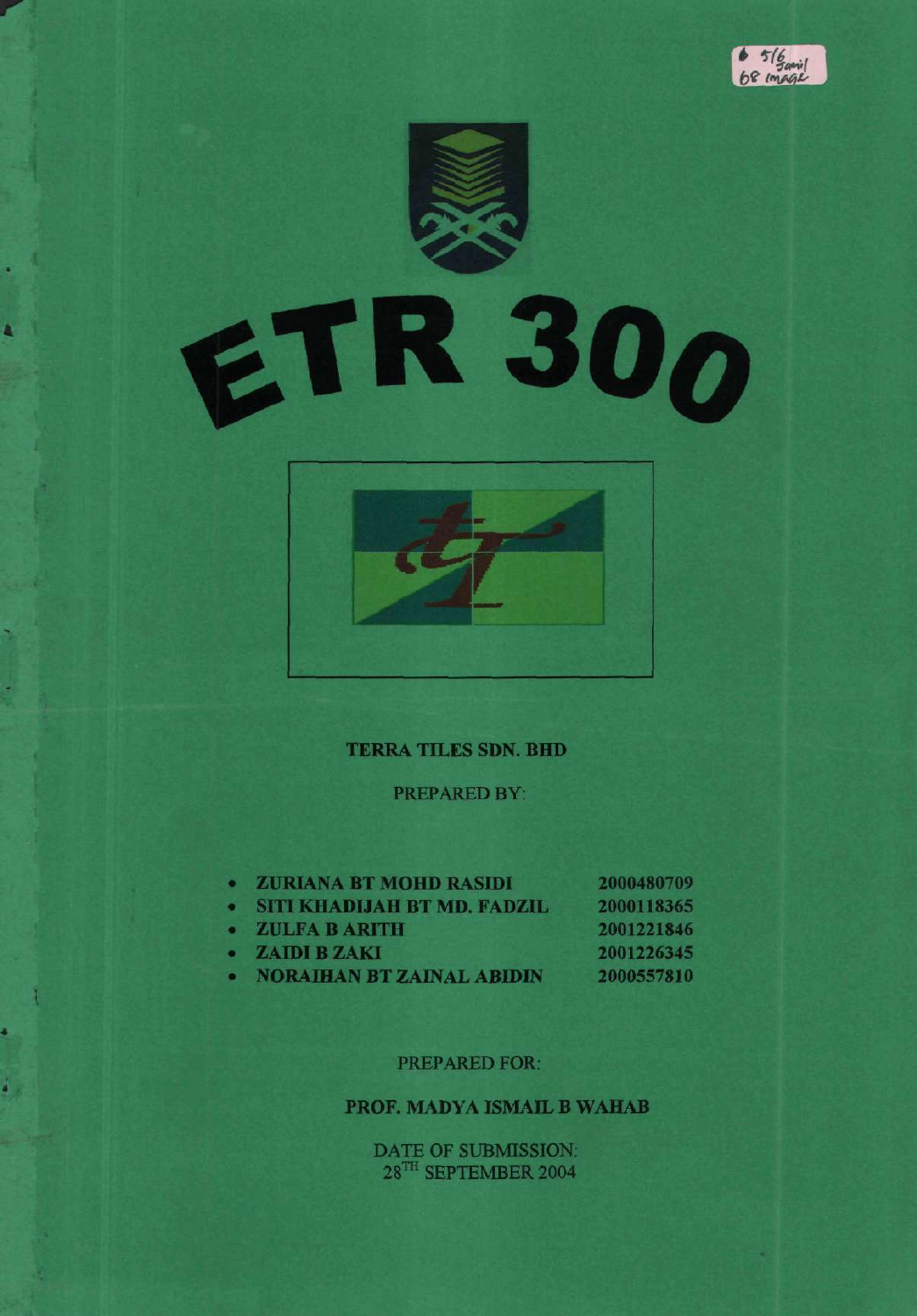| Table Of Contents |                                     |  |  |  |
|-------------------|-------------------------------------|--|--|--|
| No.               | Particular                          |  |  |  |
| 1                 | Introduction                        |  |  |  |
| 2                 | <b>Cover letter</b>                 |  |  |  |
| 3                 | <b>Purpose</b>                      |  |  |  |
| 4                 | Company background                  |  |  |  |
| 5                 | Partner background                  |  |  |  |
| 6                 | Administration plan                 |  |  |  |
|                   | Introduction                        |  |  |  |
|                   | Organization chart                  |  |  |  |
|                   | List of administration personnel    |  |  |  |
|                   | Schedule of task and responsibility |  |  |  |
|                   | Schedule of remuneration            |  |  |  |
|                   | List of equipment and furniture     |  |  |  |
|                   | Administration budget               |  |  |  |
| 7                 | Marketing plan                      |  |  |  |
|                   | Introduction                        |  |  |  |
|                   | Target market                       |  |  |  |
|                   | Market size                         |  |  |  |
|                   | Main competitors                    |  |  |  |
|                   | Market share                        |  |  |  |
|                   | Sale forecast                       |  |  |  |
|                   | Marketing strategy                  |  |  |  |
|                   | List of marketing personnel         |  |  |  |
|                   | Schedule of task and responsibility |  |  |  |
|                   | Schedule of remuneration            |  |  |  |
|                   | Marketing budget                    |  |  |  |
| 8                 | <b>Operation plan</b>               |  |  |  |
|                   | Operation process                   |  |  |  |
|                   | Process flow chart                  |  |  |  |
|                   | List of operation personnel         |  |  |  |
|                   | Schedule of task and responsibility |  |  |  |
|                   | Schedule of remuneration            |  |  |  |
|                   | Operation space layout plan         |  |  |  |
|                   | Operation overhead                  |  |  |  |
| 9                 | Financial plan                      |  |  |  |
|                   | Sales forecast/purchase forecast    |  |  |  |
|                   | Administration budget               |  |  |  |
|                   | Marketing budget                    |  |  |  |

 $\bar{z}$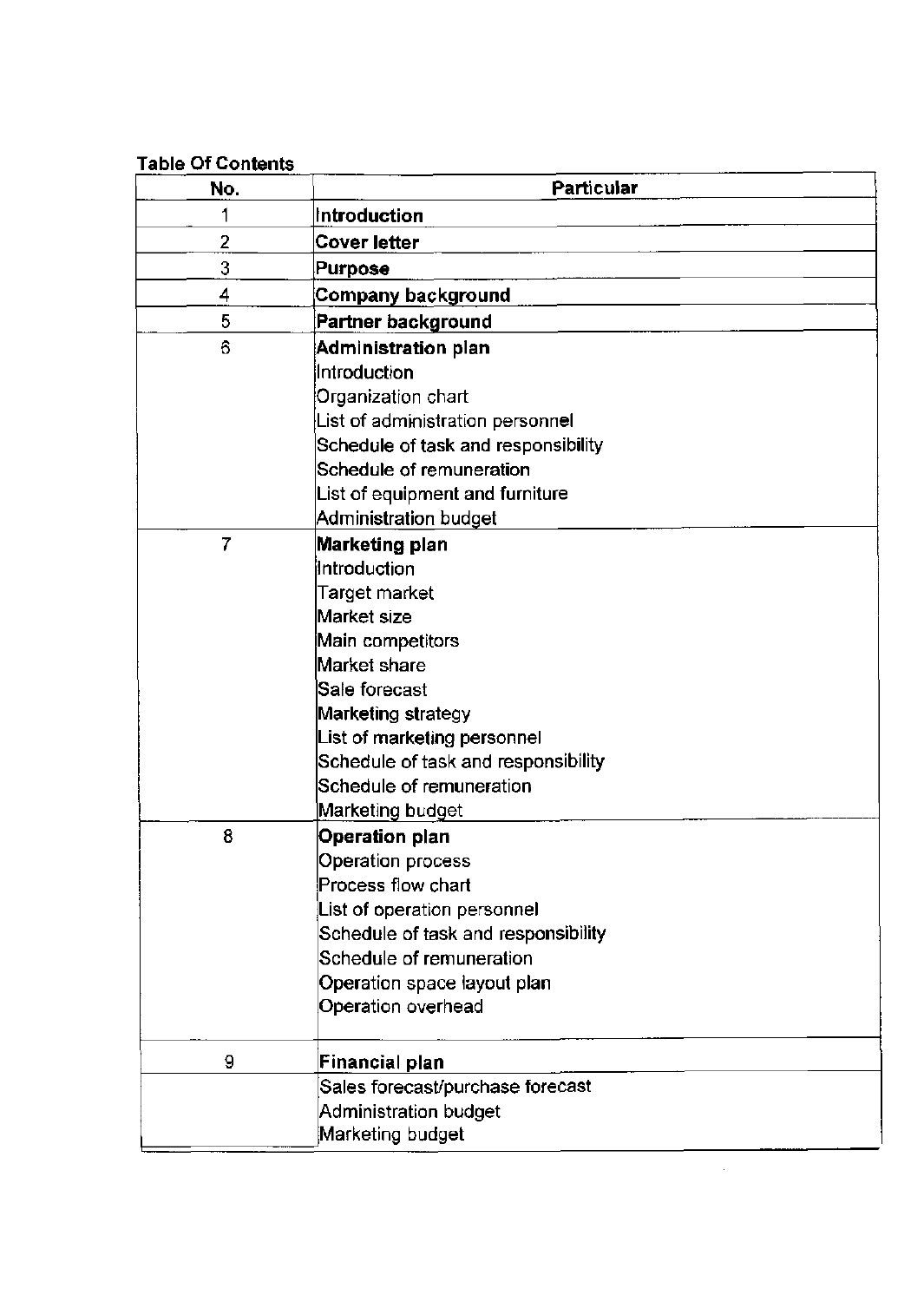|    | Operation budget                  |  |
|----|-----------------------------------|--|
|    | Project cost and financing        |  |
|    | Depreciation of fixed asset       |  |
|    | Loan and hire purchased schedules |  |
|    | Pro-forma cash flow statement     |  |
|    | Pro-forma income statement        |  |
|    | Pro-forma balance sheet           |  |
|    | Forecasted performance            |  |
|    | Financial ratio                   |  |
| 10 | Conclusion                        |  |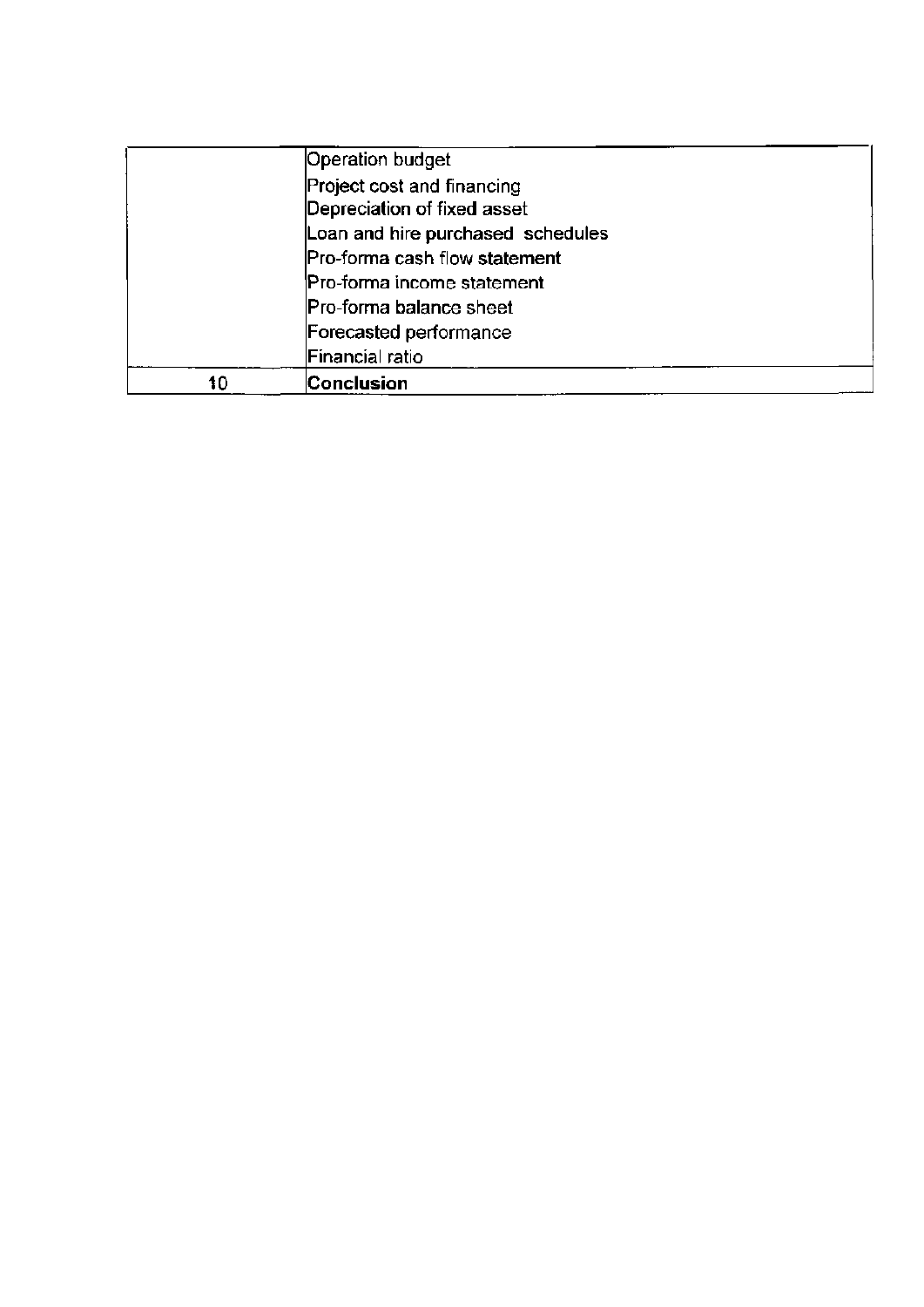## EXECUTIVE SUMMARY

The stories of Bumiputera entrepreneurs in the trading tiles industry are disagreeable and unpleasant and sometimes dishearten enough, but still few of them emerges and succeeds in the industry. We would like to increase the numbers of Bumiputera in the industry and we would like to at least motivate them to open the business. As a leader in the tiles industry, we would like to raise the benchmark further. We would also like to provide an excellence in quality of service and the products that we sell,

The products that we want to sell are categorized depends on the design and the finishing of the tiles. Generally, there are three types of ranging from fully-vitrified homogenous glazed tiles, glazed ceramic wall and floor tiles and special decorative border tiles of various shapes and sizes. The products that we might sell are locally produced such as White Horse and Guocera as these two brands emerge as the main names in the construction industry.

Middle class people, design company or someone related to the construction industry are our main target market. They have the power to choose the design that they required and most of them seek good quality tile products.

Our company will provide a varying tiles which suits with all the needs of the customers according to the design, texture and the sizes. By selling a good quality products, we would like to satisfy our customers so that they will not only know the quality tiles that we sell, but we also would like to provide a good services to them.